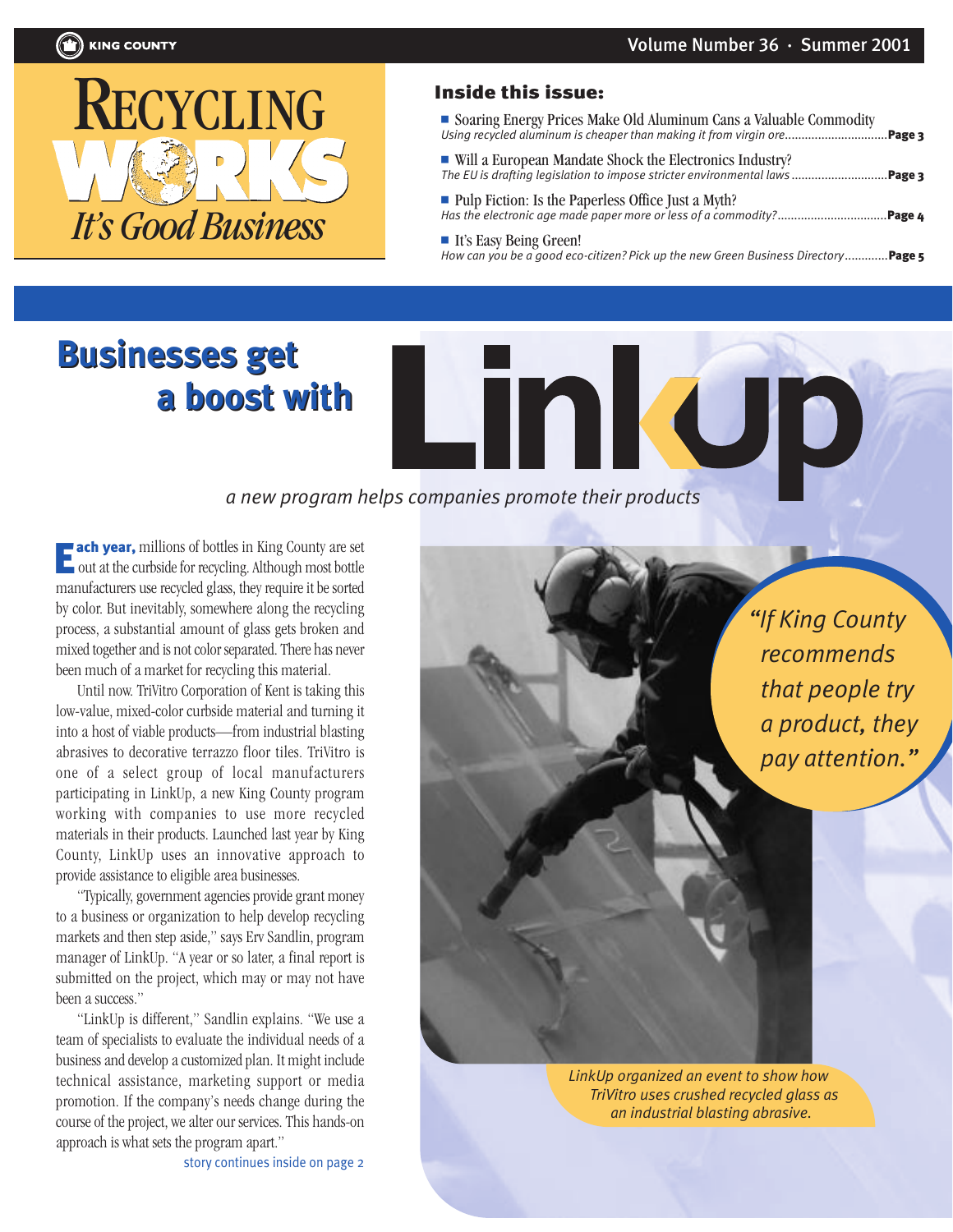# **Linkup**

#### continued from front page

Last summer, King County organized an event to demonstrate how recycled crushed glass performs as a blasting abrasive, removing paint and rust from metal. The demonstration, preceded by a presentation on the advantages of recycled glass abrasives, helped TriVitro land several new customers. "The LinkUp event was a great way to get the message out," says Don Freas, president of TriVitro. "Increasing people's awareness that recycled crushed glass can be a viable alternative will take time, but this was a good start."

#### Opening doors

LinkUp also opened doors for Y.K. Products, makers of U.S. Cold Patch, a dry and odorless road-patching compound that contains up to 70 percent recycled asphalt and is used for patching potholes. Since production began last August, this environmentally friendly product has been used by about 60 municipalities and government agencies. It is also available at several home improvement centers.

"If King County recommends that people try a product, they pay attention," says John Ackerman, manager, Y.K. Products. In fact, so much attention was received that the company needed a business expansion plan—fast. The LinkUp team fit the bill.

#### Increasing customer sales

King County hopes to make LinkUp services available throughout Puget Sound. "A recycling-based manufacturer in Tacoma or Everett is just as much a market for us as one in King County," says Sandlin.

Recovery One, a recycling facility located at the Port of Tacoma, knows first-hand. Recovery One accepts and sorts mixed construction debris from sites within a 60-mile radius and recycles it into useful materials and products. To boost business during the



*LinkUp helped Y.K. Products create a business expansion plan to market their product, U.S. Cold Patch.*

slower winter months, the LinkUp team created a marketing campaign for the company. Initial results: 25 new customer accounts.

The plant reported it is handling 500 tons of debris a day—30 percent more than the same period last year. LinkUp is also helping Recovery One develop a market for recycled carpet. This is the first program of its kind in the Northwest for this "problem" waste.

During its inaugural year, LinkUp welcomed six business partners, and the City of Seattle participated as a financial partner. Three new businesses were added this spring. The program budget for 2001 is \$240,000. Manufacturers interested in learning more about LinkUp may call LinkUp program manager, Erv Sandlin, at (206) 296-0233, or visit the LinkUp website at <http://dnr.metrokc.gov/market/linkup>.

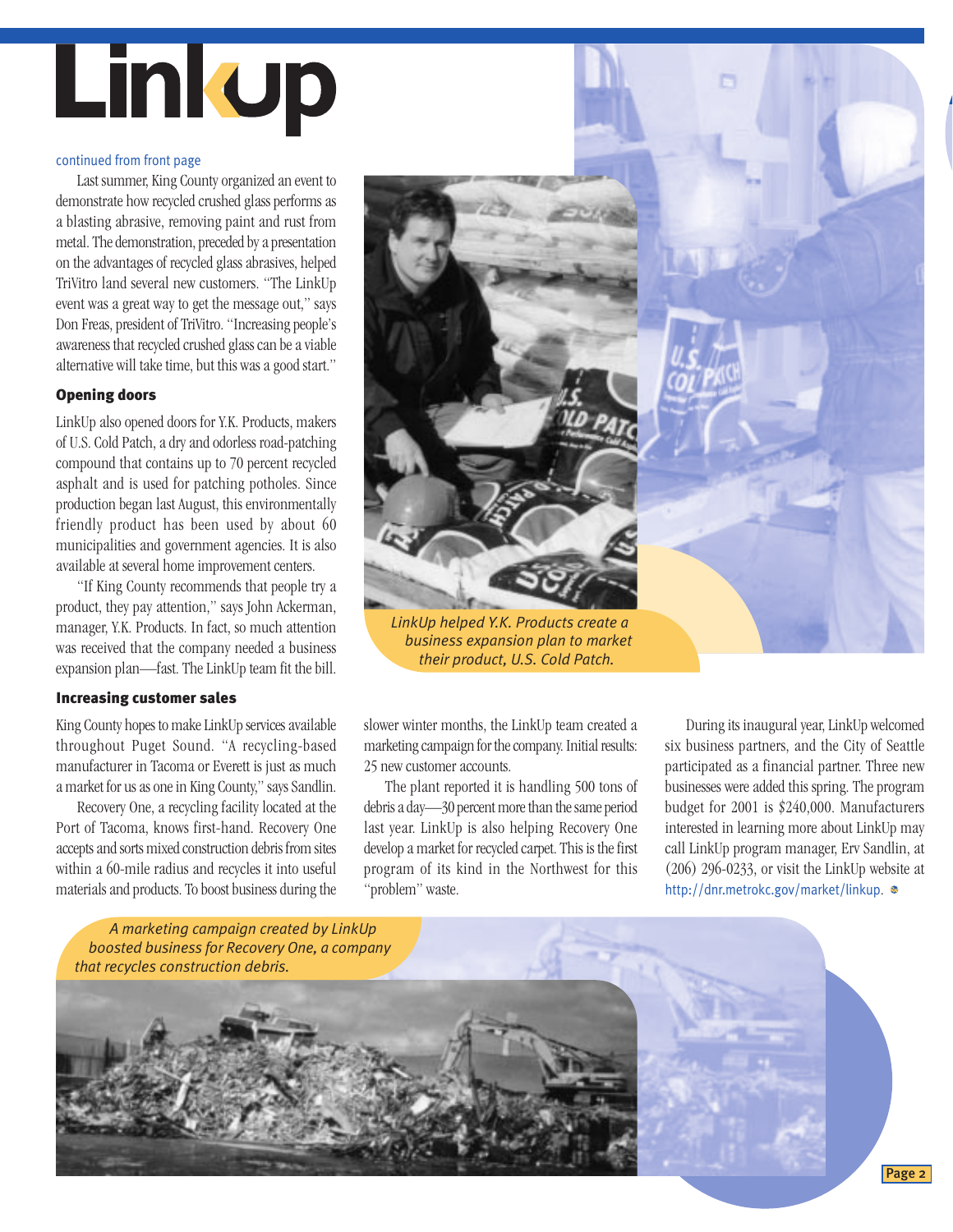## **Costly Energy Makes Old Cans Valuable Costly Energy Makes Old Cans Valuable**  *Recycled Aluminum is Less Costly Than Producing New Material*

**e've all heard** about the energy shortage in recent months, and we all know that electricity isn't cheap anymore. Many businesses have received utility bills averaging 30 percent more than last year's. The future doesn't look much better as local energy producer Bonneville Power Administration (BPA) predicts another energy price hike of up to 22 percent in October.

Industries that rely heavily on inexpensive and abundant electricity, such as paper mills and aluminum plants, have suffered the most from the energy crisis. Plants in Bellingham, Tacoma and Spokane have either cut back on production or temporarily closed their doors to save energy.

"Aluminum plants in the state of Washington have come to a screeching halt," said Mike Hanson, spokesperson for BPA. Washington State, which once produced a third of the nation's aluminum, has only one of ten aluminum plants in full operation at this time. In May, the Alcoa Aluminum plant in Ferndale announced it will close for two years to sell its allocated electricity back to BPA. BPA predicts that

We've all heard about the energy shortage work stoppages at regional aluminum plants' will<br>in recent months, and we all know that help keep electricity rates from increasing over 250 percent in the next two years.



It takes far less electricity to make aluminum from recycled materials than it does to manufacture it from freshly mined ore. It costs a manufacturer 20 times more to produce cans from virgin stock than it does to use recycled aluminum. With the

continuing energy crisis and the loss of all but one of our state's aluminum plants, it is more important than ever to increase recycling efforts. Recycling conserves our resources and in the case of aluminum and metals, provides manufacturers with more energy efficient means to produce goods.

"I think we're definitely going to see producers [of aluminum cans and other products] working harder to acquire used aluminum," predicts Bob McAdam, the corporate purchasing manager of Noel Corporation, Inc., the parent company of the Pepsi-Cola Bottling Company in Yakima. "Overseas plants will make sure that there's plenty of aluminum to go around. But it will be at a premium, so it makes more sense to use recycled materials," adds McAdam. "We'll likely see an increase in value and demand for used aluminum."

For a list of local aluminum or metals recyclers, visit the King County Recycling and Reuse Database online at [http://www6.metrokc.](http://www6.metrokc.gov/dnr/swd/Recycle/Recycle.asp) [gov/dnr/swd/Recycle/Recycle.asp](http://www6.metrokc.gov/dnr/swd/Recycle/Recycle.asp) or to receive free assistance on how to increase the recycling rate at your business, call King County Green Works at (206) 296-8800.  $\infty$ 

## **Shock the Electronics Industry into a Greener Era Will a European Mandate Product Stewardship Update**<br> **Pean Mandate**<br> **hock the Electronics Industry**<br> **into a Greener Era**<br> **ferently in the future—**

**European electonics manufacturers** may **Express descriptions in the future—**<br>Be doing business differently in the future the European Parliament voted in May 2001 to toughen a draft law dealing with electronic waste. The law would require electrical and electronic equipment manufacturers to:

- Pay for the cost of collecting, recycling or disposing of their discarded products;
- Set more aggressive recycling targets from 50 percent to 70 percent;
- Allow manufacturers to charge consumers a fee, visibly separate from the normal price of the product, to pay for recycling old equipment within ten years of purchase date; and
- Impose stricter requirements to further promote more environmentally-friendly designs.

Though the draft law is currently being debated in the European Union, it is expected to be adopted by the EU countries and will go into effect within 30 months of passage. Proponents hope this new law will provide incentives for manufacturers to make electronic equipment more durable and encourage designs that are easier to recycle.

U.S. environmental agencies and the electronic industry are watching the passage and implementation of this new EU law carefully, as it may affect policies adopted here in the U.S. and the export of American-made electronics.

"I think the new European restrictions on the types of toxic materials used in electronics, and how they need to be handled, will have the most impact on U.S. electronics manufacturers," said Ted Smith, the executive director of the Silicon Valley Toxics Coalition, who is tracking the legislation closely. "Although it's unlikely that the US Congress will pass a similar law here in the near future, I think we're going to see similar measures adopted on the local and state level." Smith believes that the European law will eventually become the global standard, noting similar legislation has already been adopted in Japan.

For more information on recycling computers in King County, visit the Computer Recovery Project website at [http://dnr.metrokc.gov/](http://dnr.metrokc.gov/swd/crp.htm) [swd/crp.htm](http://dnr.metrokc.gov/swd/crp.htm).

Page 3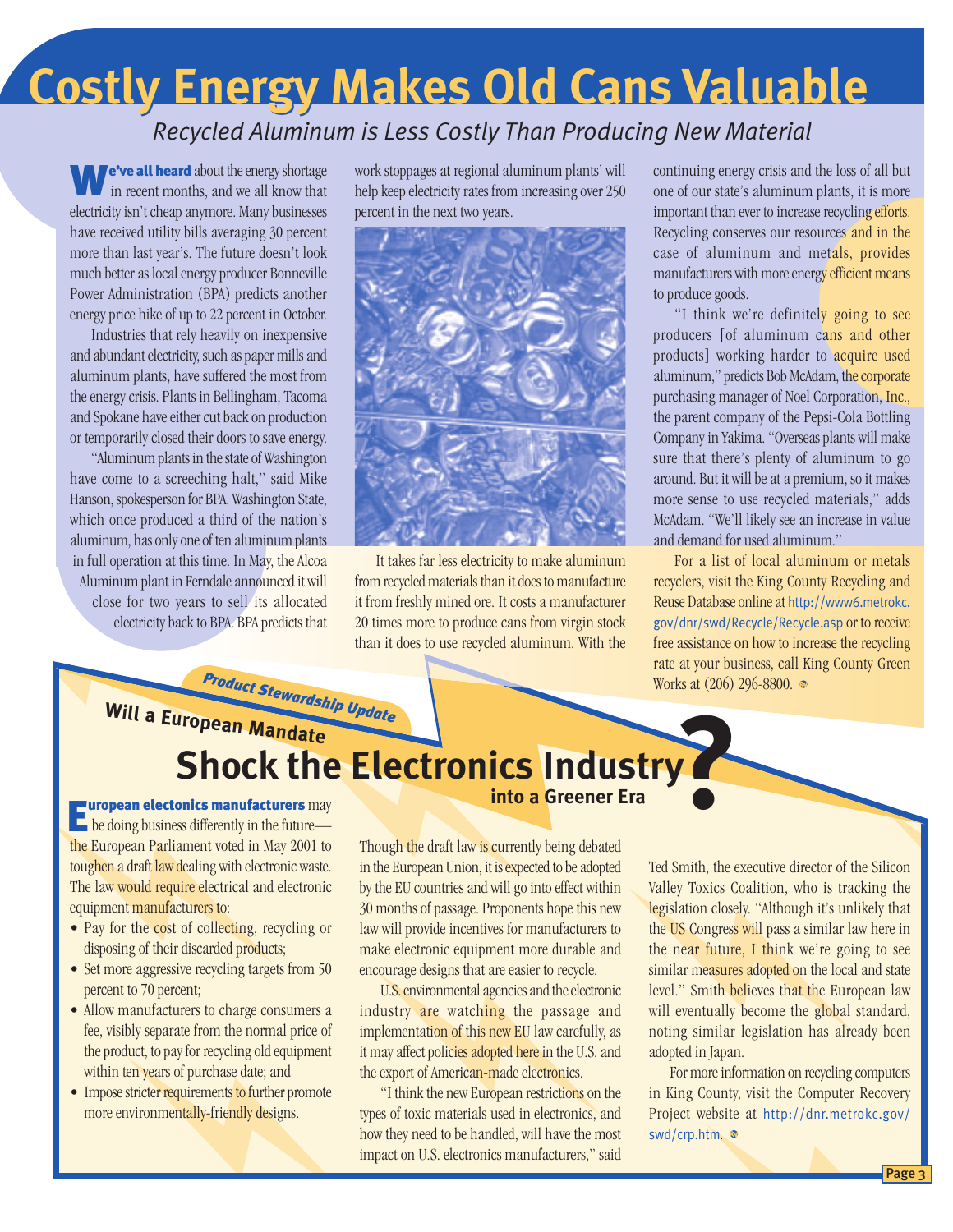## *Is the Paperless Office Just a Myth?* **PULP FICTION**

espite the popularity of electronic **D** espite the popularity of electronic communications such as email and the Internet, paper consumption is still on the rise. Employees frequently print out email messages and web pages without giving a second thought about conservation. The fact that most companies provide recycling bins for paper waste encourages paper usage.

It seems that today's workers are using more resources while at the same time they are recycling more AND throwing away more. Between 1998 and 1999 the recycling rate for Washingtonians increased by 1.5 percent and the amount of garbage increased by 9.6 percent. Businesses are major contributors of paper waste as envelopes, one-sided documents, packaging and other paper products head for the dumpsters when recycling bins are full. It's estimated that an average U.S. office worker uses over 10,000 sheets of paper every year.

Paper manufacturing consumes more than 20 percent of all trees harvested in the world according to a study conducted by the Worldwatch Institute in 1999. Since 1950, paper usage has increased sixfold worldwide and the United States leads the pack in consumption.

In 1999, corporate headquarters for Bank of America decided to put a stop to this disturbing trend. They switched from paper reports and paper forms to doing everything electronically. They also required employees to make double-sided copies and to purchase lighter weight paper. These few changes resulted in a 25 percent reduction in paper usage, and a savings of nearly a half million dollars in disposal fees by recycling 61 percent of the paper still being used.

Here are a few simple tips that your company can adopt to drastically reduce the amount of paper used that can save on paper and disposal costs:

- Set your copier or printer to automatically print double-sided copies or you can install a "duplexing unit" on your printer. This automatically cuts paper usage by half. Whether you already have a printer or are looking to buy one, refer to the Lawrence Berkeley National Laboratory Duplexing Printer List ([http://eetd.lbl.gov/paper/actions/html/](http://eetd.lbl.gov/paper/actions/html/index.htm) [index.htm](http://eetd.lbl.gov/paper/actions/html/index.htm)) to find out which models have duplexing units available. The website also compares copier speed and other features, and provides direct links to copy machine manufacturers. Some manufacturers offer pre-owned machines that can save money and resources.
- Consider a digital printer/copier when you're ready to upgrade. They generate double-sided copies, use less energy to operate and generally requires less maintenance since there are less moving parts than traditional models. Call your leasing agent or local business machines retailer for more information.
- Provide a collection bin for unwanted one-sided copies to be used as scratch paper. Bind piles of one-sided copies into "scratch pads"—a few minutes' effort can produce dozens of scratch pads that employees can readily use.
- Reuse! Collect and reuse boxes when mailing packages. Use inter-office routing envelopes with an address sheet that can be replaced.
- Remember, waste reduction is better than recycling! Encourage employees to consider what needs to be printed out on paper, what can be reused, and to put as little in the recycling bin as possible.
- If your company hasn't already, switch to using email and other modes of electronic communications. This can save time, postage and paper, if other waste reduction measures are adopted and enforced. Consider storing emails and documents on disks or storage drives. Print out only what is necessary.
- Finally, close the loop by buying paper products that contain recycled materials.

For more tips and assistance on reducing the paper diet in your office, call King County Green Works at (206) 296-8800 or visit [http://dnr.metrokc.gov/](http://dnr.metrokc.gov/greenworks/waste_pre/Paper.htm) [greenworks/waste\\_pre/Paper.htm](http://dnr.metrokc.gov/greenworks/waste_pre/Paper.htm).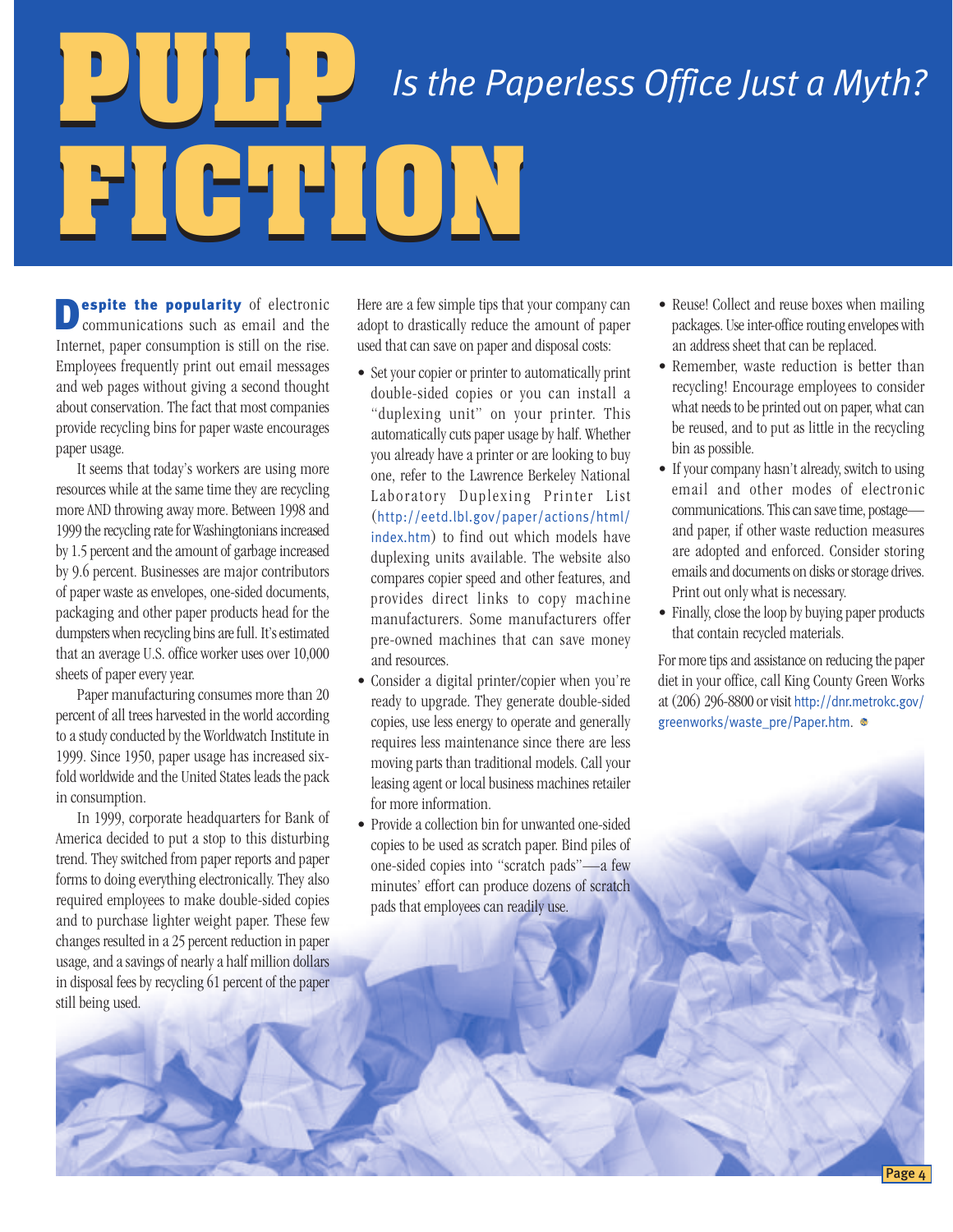

#### In Action: Distinguished Businesses in the Green In Action: Distinguished Businesses in the Green

#### U.S. Postal Office – Seattle Bulk Mail Center, Federal Way

The eagle may be the symbol of the United States Postal Service, but the Bulk Mail Center is its workhorse. At the Seattle Bulk Mail Center (BMC), keeping track of waste reduction is part of a day's work—a day that will include processing business mailings, magazines and more than 300,000 parcels. Employee involvement is key: regular employee meetings provide an ongoing forum for recycling and waste reduction ideas, and rewards are given

for ideas put into action.

Two recent moves at the BMC have cut both costs and waste: Employees were invited to help themselves to a



surplus of shipping pallets, which they did happily. Meanwhile, by switching from a oneuse cardboard sleeve to a five-use sleeve for palletized shipments, they have dramatically decreased resource use. The center's first-class recycling rate of 80% includes unusual materials like wire, alkaline batteries, scrap aluminum, and scrap ferrous metals. Using recycled-content office supplies is standard practice, and when priority and express mail "flies like an eagle," it travels in 100% recycled content envelopes.

For more information on the USPS's local efforts to reduce waste, contact Mark Hemphill, Manager of Maintenance Operations, at (253) 874-7200.

#### Capital One Financial Services, Federal Way

Capital One's service center in Federal Way is finding new ways to serve customers and the environment. This Fortune 500 company now offers its customers a paperless, online bill paying option—and since Capital One is one of the country's largest bank card

issuers, that means saving the resources needed for millions of paper bills, checks, and stamps. For customers who prefer to pay by



mail, Capital One plans to cut envelope use in half with "two-way" envelopes that can be folded inside-out and returned for payment. They're also getting their conservation message out by developing an environmental education program with King County.

Capital One's offices are paring down paper use by eliminating duplicate files in favor of a central filing system; the paper they do use—as well as their computer disks, desk calendars, and other office supplies—is recycled-content. To keep surplus office furniture and supplies out of the landfill, they plan to link with other businesses that might use them through King County's Industrial Materials Exchange (IMEX). Interest rates in the lending world continue to drop, but employee interest in recycling has pushed Capital One's recycling rate up to an amazing 94.4 percent.

For more information on Capital One Financial Services, contact Denise Gagnier, Senior Project Manager at (253) 835-2492.

### **It's Easy Being Green!**

*2001 Green Business Directory Now Available*

onsumers and businesses seeking dry cleaners, grocery Consumers and businesses seeking dry cleaners, grocery<br>stores, auto shops, dentists, printers and other companies that are incorporating "green" practices in their services can now pick up the newly updated and popular Green Business Directory, which provides a consumer guide to environmentally sound businesses in King County.

*GAMEN BOSINESS* 

All businesses listed in the directory have committed to reduce and recycle solid waste and hazardous waste, to use less hazardous materials and products made from recycled content, or to construct buildings in a more environmentally friendly way. The businesses are members of several programs offered by King County: EnviroStars,

Green Works and Construction Works.

The directory also provides quick tips on energy conservation, water use, natural lawn care and other environmental issues.

King County Executive Ron Sims encourages all businesses to pick up this directory. "This helpful handbook allows people to make environmentally friendly choices every time you do such things as fix the company car, choose a professional cleaner, or replace a light bulb" said Executive Sims. "It's the combination of many individual actions that come together to create a healthy and thriving environment for fish and wildlife, our children, ourselves, and our communities."

To request a copy of the Green Business Directory, please call the King County Solid Waste Division at (206) 296-8800. For more information on the EnviroStars program, visit <http://www.envirostars.org/king>.

#### New Members

- Personal Investment Management, *Redmond*
- Second Use Building Materials, *Seattle*
- Shilshole Bay Marina Port of Seattle, *Seattle*
- Stewart's Collision Center, *Seattle*

#### **Renewals**

- Halecrest Veterinary Hospital, *Shoreline*
- Northwest Industrial Equipment, *Kent*

Page 5